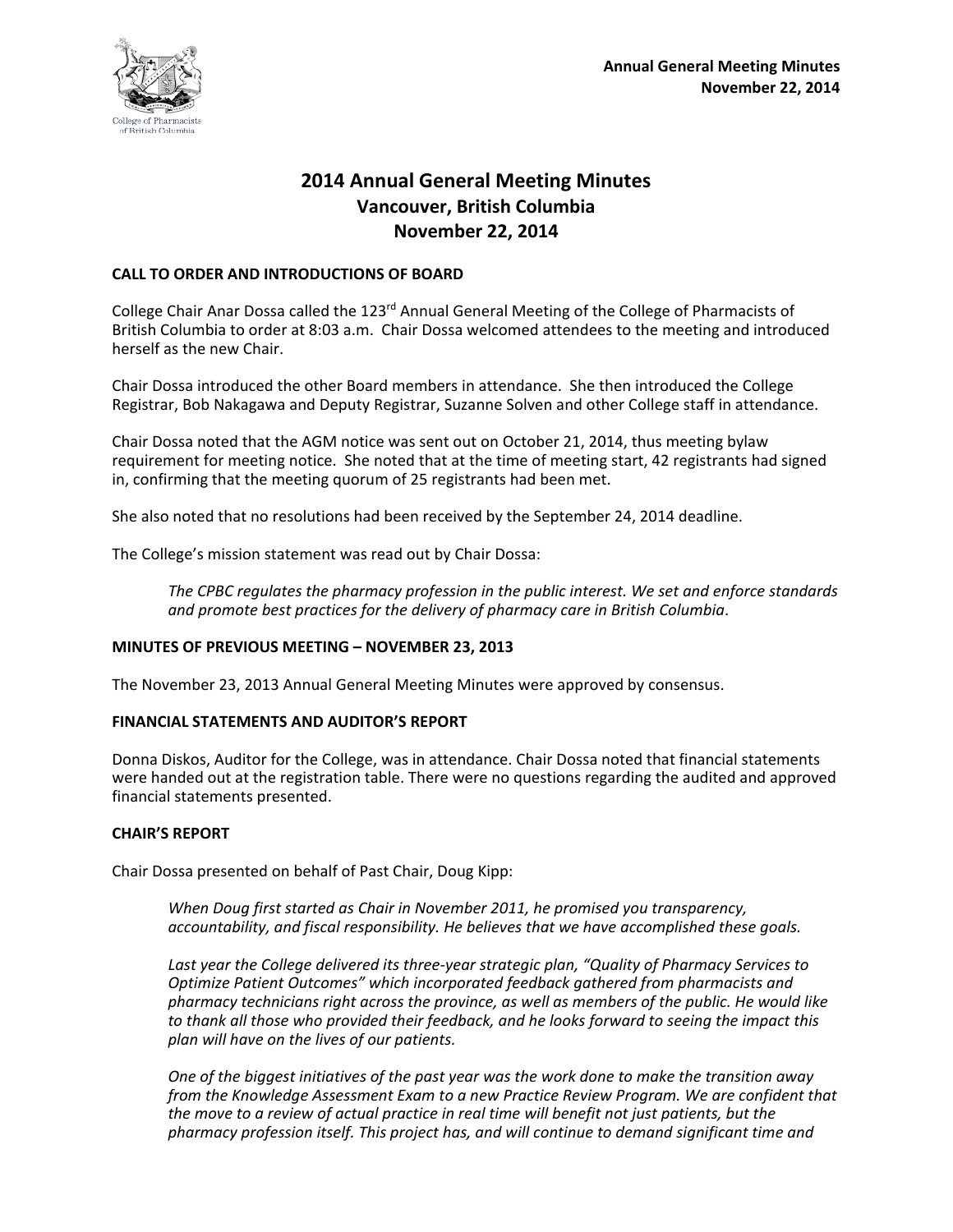

*resources across the College, but we are confident that this program will pay dividends in the form of better patient outcomes that result from even higher quality care.*

*Doug was also excited to announce that the fee reductions introduced by the Board at the September 20, 2013 meeting, is now in effect. This is a significant reduction as the new schedule streamlines annual fees for pharmacies into a single payment, reduces annual registration fees for pharmacists and technicians, and eliminates student fees altogether! All of this has been accomplished while we simultaneously investing in our own profession, strategically supporting a number of projects designed to enhance the quality of pharmacy care in BC.*

*While other provinces have outlawed customer loyalty and reward points programs associated with the provision of pharmacy services, the legislation unanimously passed by the Board was challenged. The legislation was struck down in the BC Supreme Court, but the College has appealed this decision, as the Board's position remains unchanged.* 

*British Columbia is now the only province allowing tobacco sales in premises in which pharmacies are located. The Board has long stated its opposition to this, he hopes the Board will continue to press forward.* 

*He would like to thank the Board and staff for their commitment in governing the pharmacy profession and serving the public who count on us over the last year.*

#### **REGISTRAR'S REPORT**

Registrar Nakagawa noted the change of the College logo and brand as approved by the Board. He then presented his report:

*This year was a productive and important year for the College. Led by a dynamic and actionoriented Board, we have a long list of significant accomplishments to report.*

*For years, the Knowledge Assessment was the cornerstone of our Professional Development and Assessment Program (PDAP). It served the College well in meeting our mandate of ensuring that competent pharmacists provide safe and effective pharmacy care to the public. It is now time to move forward with an assessment of pharmacy practice that goes beyond pharmaceutical knowledge to its application in the real world. This is a bold and significant move.*

*The Board approved grants to support a number of important research initiatives, as well as educational opportunities for pharmacists. In total, more than 170 pharmacists took the ADAPT program of clinical skills development, supported by the College. Feedback indicates that the program provided great hands-on experience that increased a pharmacist's degree of comfort when delivering clinical services to their patients.*

*Given our positive financial position, the College implemented the Board-approved reduced fee schedule. Pharmacists now have a reduced annual fee of \$530, pharmacy technicians have a reduced rate of \$353, and the annual pharmacy fee was restructured into a single fee of \$1,331.*

*We registered 500 new pharmacists, 341 new pharmacy technicians and 75 new pharmacies in 2013.* 

*As Chair Dossa mentioned, on December 2, 2013, the bylaw prohibiting the provision of incentives in return for prescriptions and pharmacy services came into effect. The bylaw was*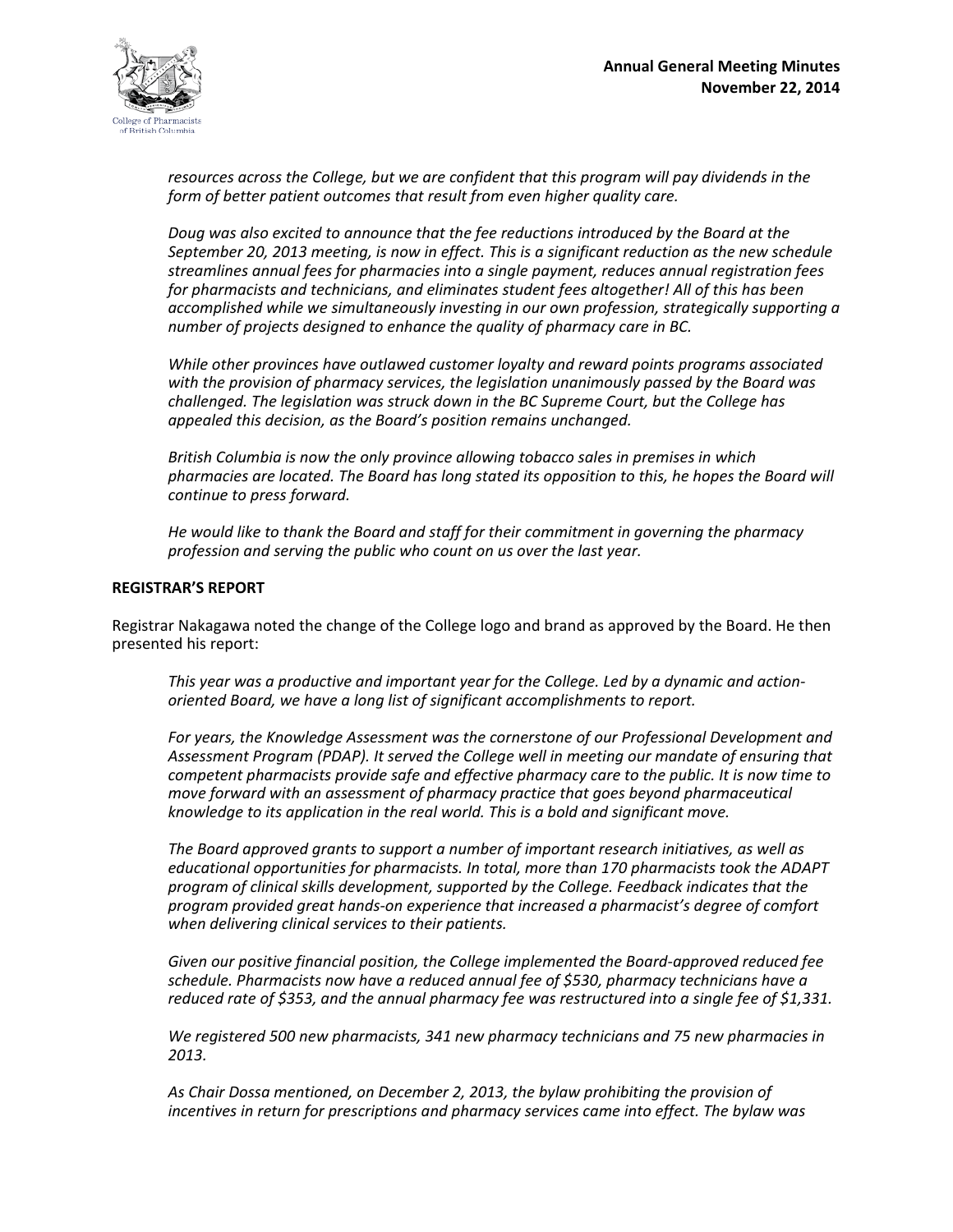

*challenged in the B.C. Supreme Court and was struck down in July. The College has appealed the decision to the Court of Appeal.* 

*The Board also approved a new three-year strategic plan which incorporated feedback from engagement sessions across the province with over 700 pharmacists and pharmacy technicians, as well as members of the public. This ambitious plan focuses on quality services for patients.*

*It is an honour and a privilege to serve as Registrar of the College.*

*I would also like to thank my staff who were introduced earlier for their support and dedication in ensuring the College continues to move forward with its important work.*

Registrar Nakagawa noted the following statistics from the College's Annual Report:

- **Community Pharmacies:** 75 opened / 17 closed **Hospital:** 0 opened / 0 closed **TOTAL:** 1202 community pharmacies and 69 hospital pharmacies
- **Registered Pharmacists**

5,434 in 2013-14 a net increase over the previous year. \* Due to change in reporting statistics based on payment date, there are variances between previous fiscal year end count and current fiscal year begin count.

• **Pharmacy Technicians** 661 pharmacy technicians were registered, 1179 were pre-registered.

# **REPORT OF BOARD ELECTIONS**

Registrar Nakagawa reported the results for the elections held in the Fall:

Ming Chang was elected in District 2 Blake Reynolds was elected in District 4 Bal Dhillon was re-elected in District 8 Anar Dossa was acclaimed in District 6

At the November 21, 2014 Board meeting Anar Dossa was elected as Chair and Blair Tymchuk was elected as Vice-Chair.

# **NORM THOMAS MEMORIAL BURSARY**

Chair Dossa acknowledged the sad news of former Registrar Norm Thomas' passing on June 23, 2014. She noted Norm Thomas' vision and significant and substantial contributions to the profession of pharmacy in British Columbia.

College staff had prepared a short tribute slide show which was shown during a moment of silence.

Chair Dossa then announced the creation of the Norman Thomas Memorial Bursary, a \$4,000 annual bursary awarded to exemplary students in the Faculty of Pharmaceutical Sciences at the University of British Columbia.

Chair Dossa recognized Norm Thomas' widow, Cathy, and four of their grandchildren, in attendance at the meeting.